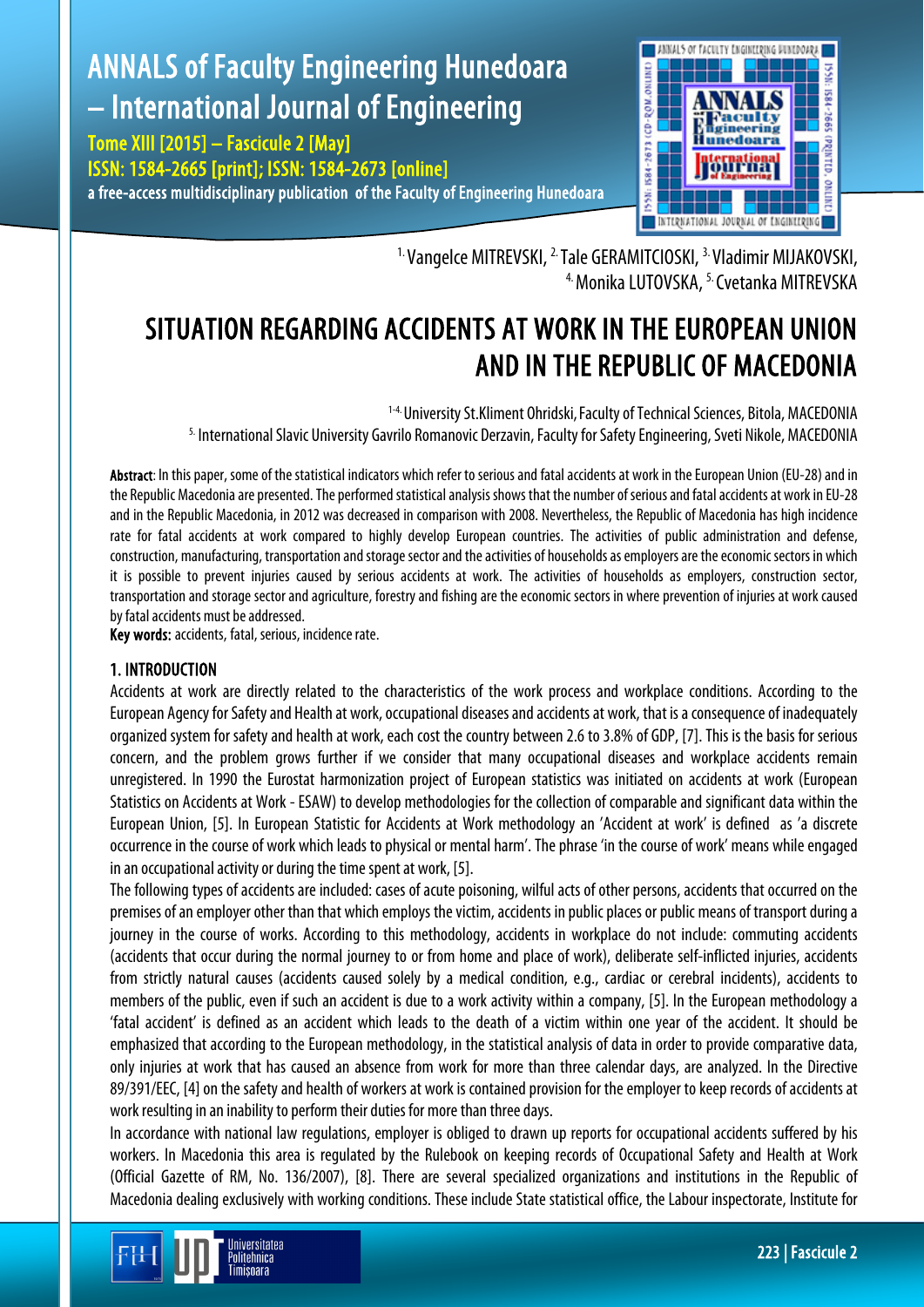public health, the Macedonian Occupational Safety and Health Association, Organization of the employers of Republic of Macedonia and the Trade unions. In this paper, some statistics indicators which relate to accidents at work in Republic of Macedonia and in the European Union are given.

# 2. SITUATION REGARDING ACCIDENTS AT WORK IN THE EUROPEAN UNION

The accident at work has a high degree of variability within the European Union, which is influenced by different social and legal practices, [3]. The European Statistics on Accidents at Work (ESAW) methodology considers two main types of indicators on accidents at work: the number of accidents and the incidence rate. To define the frequency of accidents i.e. incidence rate, it is necessary to define the relationship between the number of accidents and the reference population which ideally is the number of persons in employment (persons exposed to the risk of accident at work). The incidence rate is defined as the number of accidents at work per 100 000 persons in employment, [5]

x100000 Numberof employedpersonsinthecoveredpopulation  $Incidence rate = \frac{Numberof accidents(fatalor non-fatal)}{N}$ 

This rate can be based on the variables that classify the victims of an accident (e.g. economic activities, age, etc.), it could be calculated for the whole European Union, for a Member State or any other subdivision of the population, and the type of injury (injured body part, etc.). For a more than-three-day injury which results in the injured person being away from work or unable to do their normal work for more than three days'; or for fatal accidents, the incidence rates are calculated separately. In 2012, there were just over 1.8 million serious accidents that resulted in more than three days of absence from work and 2797 fatal accidents in the EU-28, [5]. It is a considerable reduction of number of accidents in relation to 2008, when there had been approximately more than 1.3 million serious accidents and 604 more fatal accidents (based on time series for the EU-27). Across the EU-28 there were, on average 2.03 fatal accidents per 100 000 persons employed in 2012 (Figure 1).





Among the EU Member States, the highest incidence rate of fatal accidents at work in 2012 was recorded in Malta (4.70 deaths from accidents at work per 100000 persons employed), followed by Lithuania with 4.50, Croatia with 3.73, Luxembourg with 3.55, Romania with 3.53 and Bulgaria with 3.37 deaths from accidents at work per 100000 persons employed. On the other hand, the Netherlands, Sweden and the United Kingdom, recorded the lowest incidence rates, below 1.0 fatal accidents at work per 100 000 persons employed. In EU-28 there were 932 serious accidents at work per 100000 persons employed (Figure 2). The incidence of serious accidents at work in 2012 was highest in Spain reporting in excess of 2594 serious accidents per 100000 persons employed. This trend was followed by Denmark with 2148 serious accidents. In the second group, Switzerland, (1837), Germany (1867), Luxembourg (1814), Netherlands (1794) Belgium (1740) and Slovenia with (1697) accidents per 100000 persons employed, can be classified. By far the lowest rates were reported in Bulgaria (78), Latvia (89), and Romania (42), below 100 serious work accidents per 100000 persons employed. To explain these differences deeper statistical analysis is needed.

The number of accidents at work varies considerably depending upon the economic activity. In Figure3 the fatal and serious accidents at work by economic activity in the EU-28 in 2012 are shown.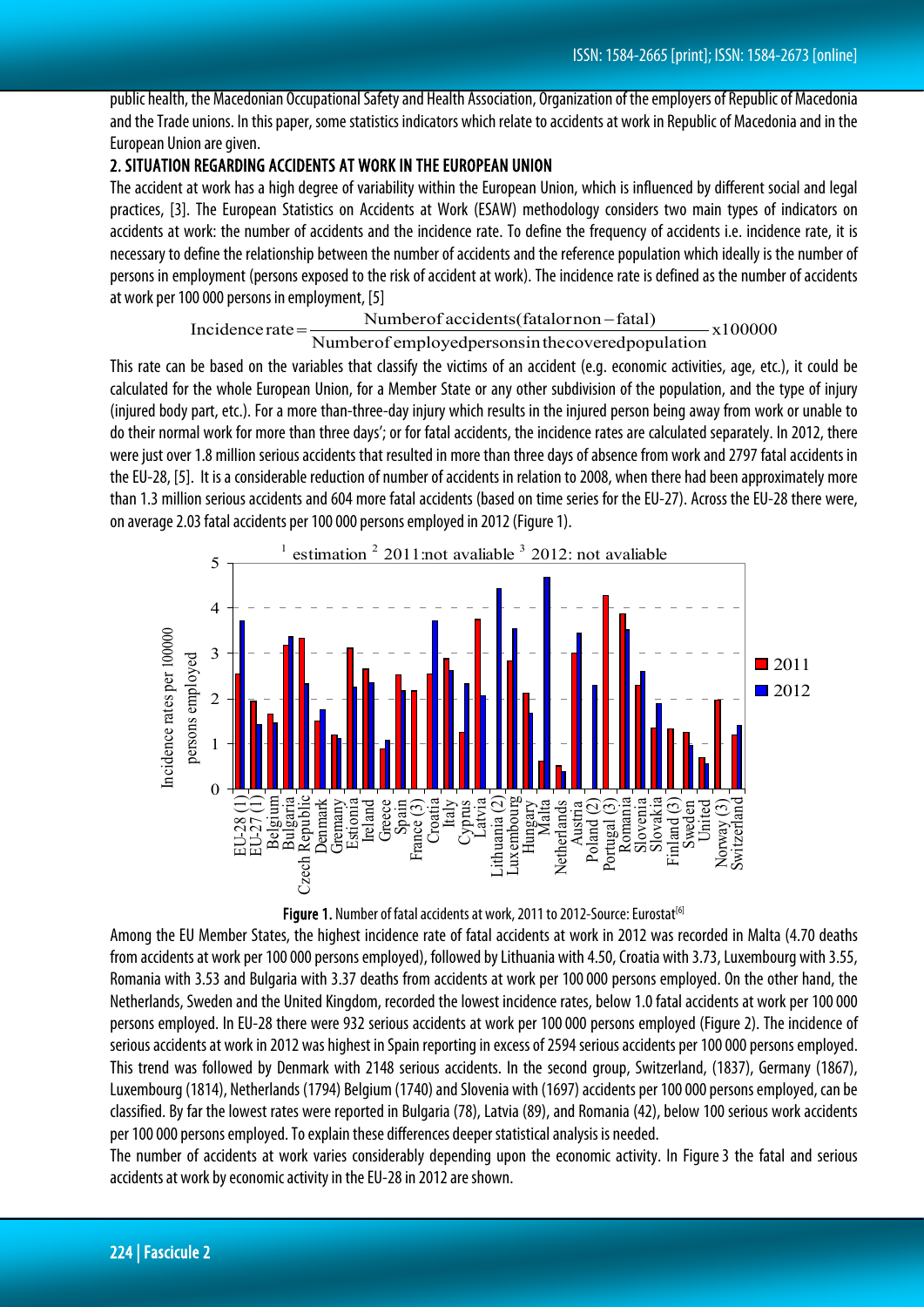

Figure 3. Fatal and serious accidents at work by economic activity, EU-28, 2012-Source: Eurostat<sup>[6]</sup> (% of fatal and serious accidents) In the EU-28 in 2012, the construction, manufacturing, transportation and storage, and agriculture, forestry and fishing sectors together make 68.4% of all fatal accidents at work and 49.0% of all serious accidents. The construction sector with 21.7% of all fatal accidents at work is on the first place, followed by manufacturing sector with 16.6% of all fatal accidents at work. Agriculture, forestry and fishing with 15.7% and transportation and storage sector with 14.4% of all fatal accidents at work are in the top four sectors. After that follows whole sale and retail trade and repair vehicles and motorcycles 8.4% and administrative and support service activities with 4%. Nevertheless, serious accidents were relatively common within water supply; sewerage, waste management and remediation activities, mining and quarrying, public administration and defense, professional, scientific and technical activities, human health and social work activities, electricity, gas, steam and air conditioning supply (between 2.51% to 1.27%). The rest fatal accidents at work in all other sectors are under 1%. With 22.5% of all serious accidents at work manufacturing sector took first place. Follows construction 12.4%, whole sale and retail trade 12.3%, human health and social work activities 9.4%, transportation and storage 8.1% and agriculture, forestry and fishing sectors with 6.0% of all serious accidents at work.

Data according to the type of injury sustained during the accident in the EU-28 is shown on Figure 4.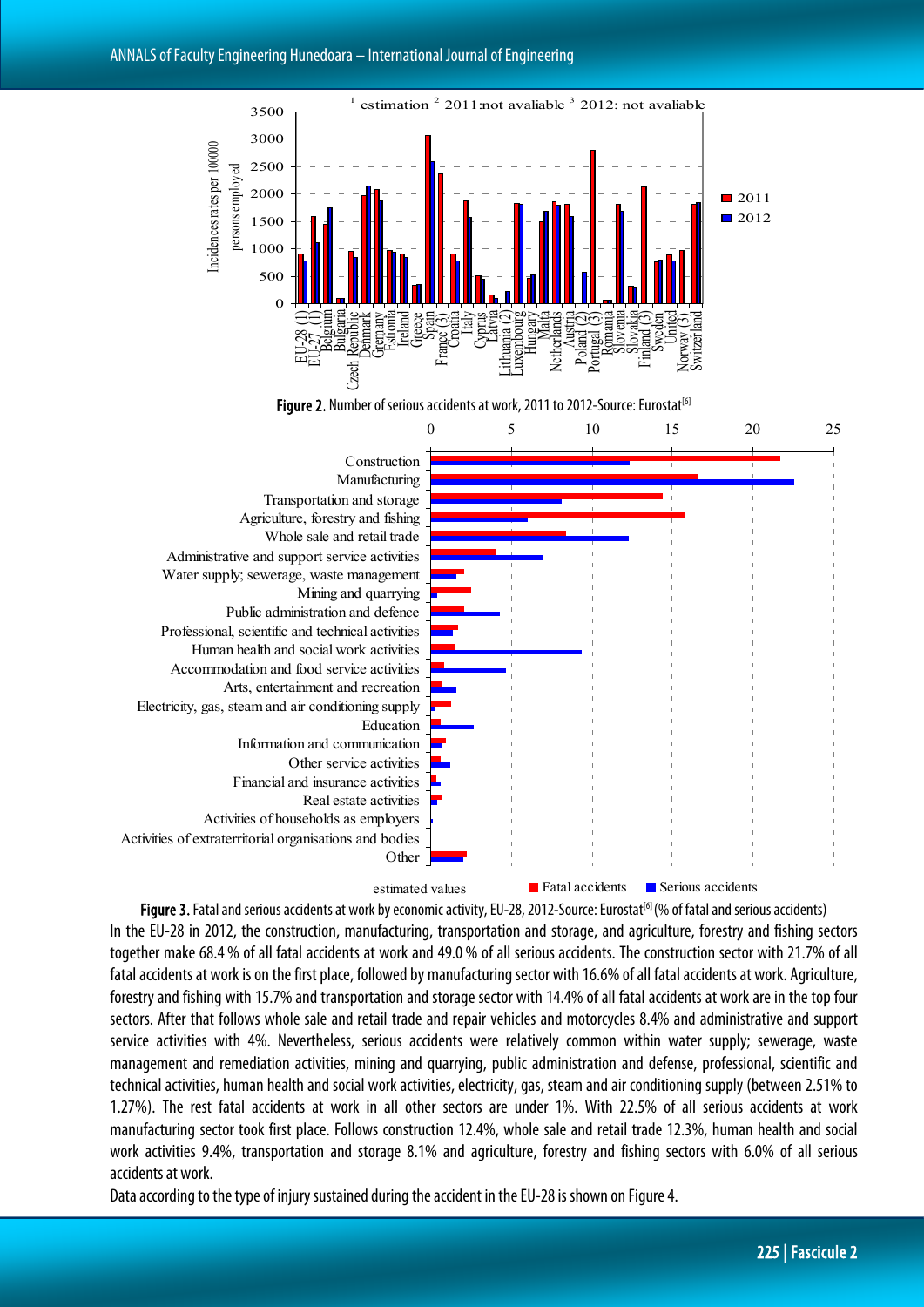

Figure 4. Accidents at work by type of injury, EU-28, 2012 (%), -Source: Eurostat<sup>[6]</sup> (% of fatal and serious accidents)

The data for the EU-28 for 2012 shows that there were two types of common injury which caused more than 3 days lost (4 days absence or more), wounds and superficial injuries 31.5% of the total and dislocations, sprains and strains 26.4%. Next are accidents which caused concussion and internal injuries 13.8%, while a similar proportion of accidents concerned bone fractures 12.8%. After that accidents which caused unspecified injuries 8.1% and burns, scalds and frostbites 1.8 %, follow. All other injuries are below 1%. The highest percentages of injuries that are caused as a result of fatal accidents were multiple injuries 26.4% and concussion and internal injuries 23.6%. Follow accidents which caused bone fractures (16.3%), other not elsewhere mentioned 7.4% and unspecified with 5.1%.

### 3. SITUATION REGARDING ACCIDENTS AT WORK IN THE REPUBLIC MACEDONIA

The data on the number of accidents at work in the Republic of Macedonia is not confidential for the reason that different relevant institutions (State statistical office, Institute for public health, State Labour Inspectorate, Institute for occupational health of Republic Macedonia, and Macedonian Occupational Safety and Health Association) published various statistical data. This is confirmed by the fact that the in 2011, 786 serious accidents at work and 16 fatal accidents are registered by the State Labour Inspectorate [7], while by the Institute for Public Health 1520 serious accidents are registered, [7]. In the annual report for accidents at work for 2011 by Macedonian Occupational Safety and Health Association were registered 79 serious and 44 fatal accidents at work, [1].

In the Republic of Macedonia, in 2012, the total number of accidents at work was 161 from which there were 116 serious accidents that resulted in more than three days of absence from work and 45 fatal accidents at work, [1]. In comparison with 2008 when 178 total accidents at work were registered, [2] it is a reduction of 10%. This is due to the reduction in the number of fatal accidents at work that in 2008 year consisted of 62 fatal accidents at work.

The incidence rate of fatal accidents at work in 2012 in the Republic of Macedonia were 6.8 deaths from accidents at work per 100000 persons employed. In comparison with Malta with the highest incidence rate of fatal accidents, 4.7 deaths from accidents at work per 100000 persons employed in the E-28, it may be concluded that Macedonia has a fairly higher incidence rate of fatal accidents at work. The incidence rate of serious accidents at work in the Republic of Macedonia in 2012 was 17.2 serious accidents per 100000 persons employed. This means that the Republic of Macedonia can be classified in the group of EU countries that have less than 100 serious work accidents per 100000 persons employed. In Figure 5 the fatal and serious accidents at work by economic activity in the Republic of Macedonia in 2012 are shown.

The activities of public administration and defense, construction, manufacturing and transportation and storage sector together accounted for 81.4% of all serious accidents. As far as serious accidents at work in 2012 for the Republic Macedonia are concerned, the public administration and defense sector with 38.1% took first place, followed by construction sector with 29.7%, manufacturing with 7.63 % and transportation and storage sector with 5.9% serious accidents. As far serious accidents at work Republic Macedonia in 2012, the activities of households as employers with 38.6% took first place, followed by construction sector with 20.5%, and transportation and storage sector with 18.2% and agriculture, forestry and fishing with 9.1% serious accidents at work.

In Figure 6, the data according to the type of injury sustained during the accident in the Republic of Macedonia for 2011 is presented, mainly because there is no relevant statistical data for 2012. The data for the accidents at work by type of injury in the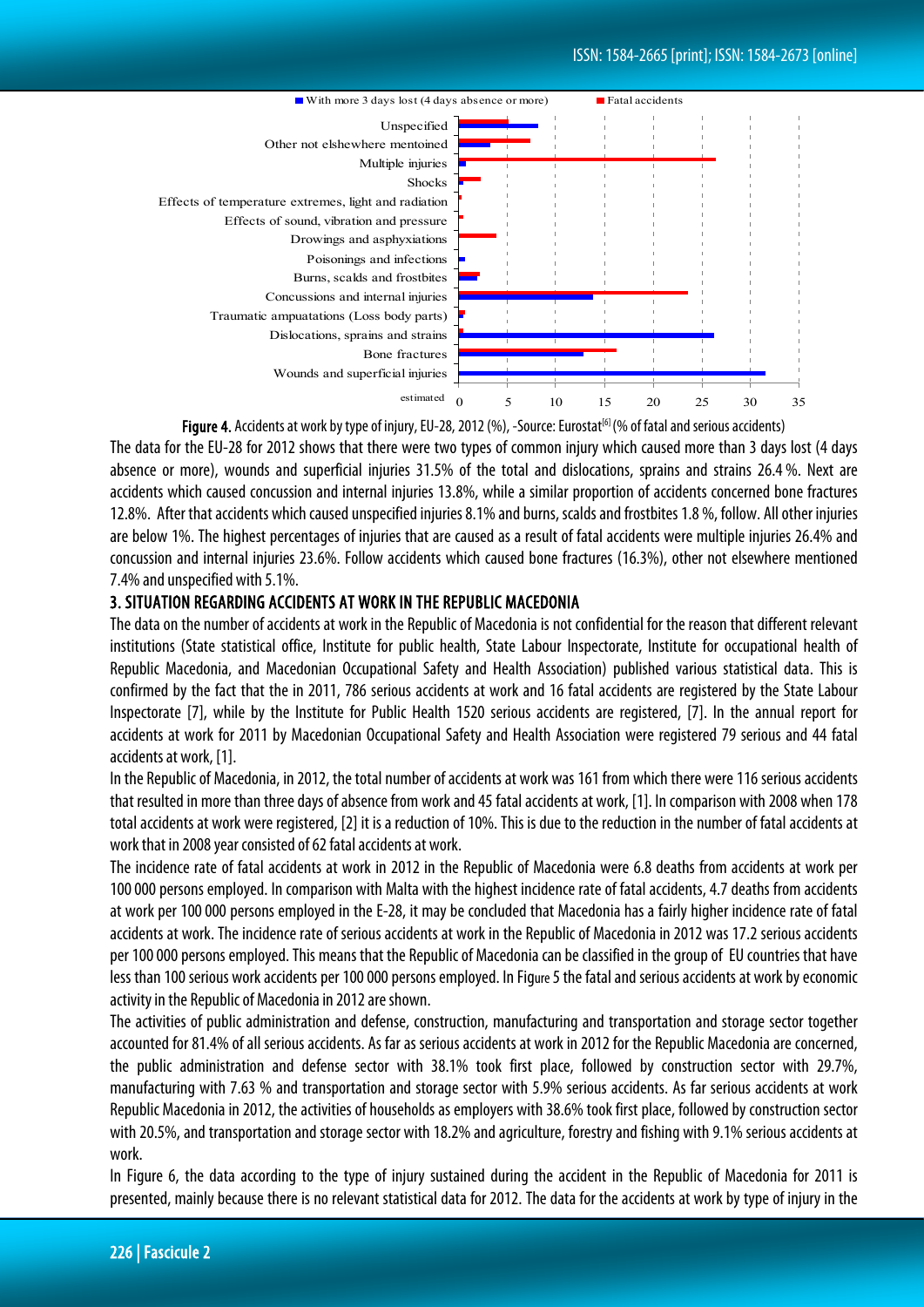Republic of Macedonia for 2011 shows that there were two types of common injury which caused more than 3 days of absence and fatal accidents at work, and the total number of accidents at work with more than 3 days lost (4 days absence or more), bone fractures 45.4% of the total and other not elsewhere mentioned 28.2%. After that follow accidents which caused concussion and internal injuries 9.5%, wounds and superficial injuries 6.0%, injuries to the head and neck 4.8%, burns, scalds and frostbites 2.2% and injuries to the eye 1.9%. The fatal accidents participated with 2.1% of the total number of injuries.



diseases in Republic of Macedonia 2010-2011[7] (% of fatal and serious accidents)

#### 4. CONCLUSION

From the performed statistical analyses for the number of serious accidents at work in the European Union and in the Republic Macedonia in 2012, it may be concluded that there is considerable reduction of number of accidents at work in relation to 2008. But the high value of incidence rate of fatal accidents at work (6.8) ranks the Republic Macedonia as the country above the European average. While with the incidence rate of serious accidents at work (17.2 serious accidents per 100000 persons employed), Republic of Macedonia can be classified in the group of EU countries that have less than 100 serious work accidents. The